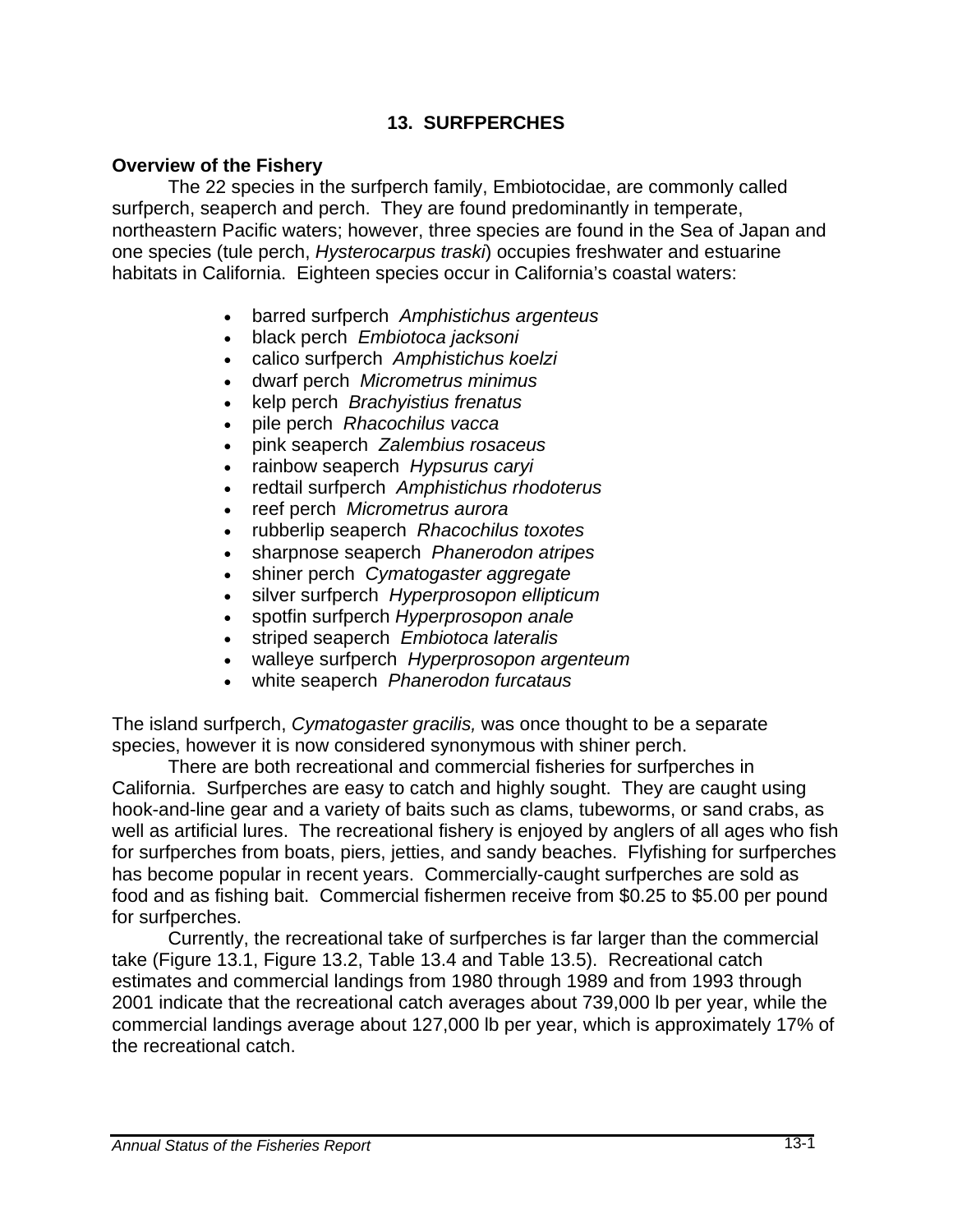## Commercial Surfperch Fishery

Commercial landings data are available from 1916 to 2001; however, from 1916 through 1927, DFG reported as "perch" the combined landings of all surfperches and other perch-like species such as blacksmith, halfmoon, opaleye, and sargo. After 1927, DFG reported separately the landings of surfperches, blacksmith, halfmoon, opaleye, and sargo, but the surfperch landings reported by fish dealers on landing receipts may have included other perch-like species. In addition, individual landing receipts frequently do not specify the type of surfperch landed. For example, during the 1990s approximately 33% of the commercial landing receipts did not indicate which species of surfperch had been landed.



 Figure 13.1. Annual commercial landings (pounds) of surfperches from 1916 to 2001. Data sources are the California Department of Fish and Game (DFG) Catch Bulletins (1916-1983) and the DFG commercial landing receipt database (1984-2001). Landings of surfperches, blacksmith, halfmoon, opaleye, and sargo were combined and reported as "perch" from 1916 to 1927. After 1927, surfperches, blacksmith, halfmoon, opaleye, and sargo were reported separately, but the reported surfperch landings may include some of the other perch-like species.

Annual commercial landings of surfperches have varied over time (Figure 13.1 and Table 13.4). Large drops in the landings occurred during two periods: from 1938 to 1941, and from 1983 to 2001. The drop in landings from 1938 to 1941 was due to decreased effort (because of the low prices offered to fishermen for surfperches) rather than a lack of fish, whereas the drop in landings from 1983 to 2001 appears to be due to declines in surfperch populations.

In addition to fluctuations in total surfperch landings, the composition and location of landings have changed as well. In the 1930s, an estimated 69% of the commercial surfperch landings came from waters north of Point Arguello (Santa Barbara County), and the catch was dominated by rubberlip seaperch, striped seaperch, walleye surfperch and white seaperch. In the 1990s, however, these species each comprised less than 1% of the identified species in commercial landings. Barred and redtail surfperches dominated the commercial landings in the 1990s, with 93% of landings coming from north of Point Arguello. The differences in fishing location and catch composition from the 1930s to the 1990s may be attributed to a variety of factors, such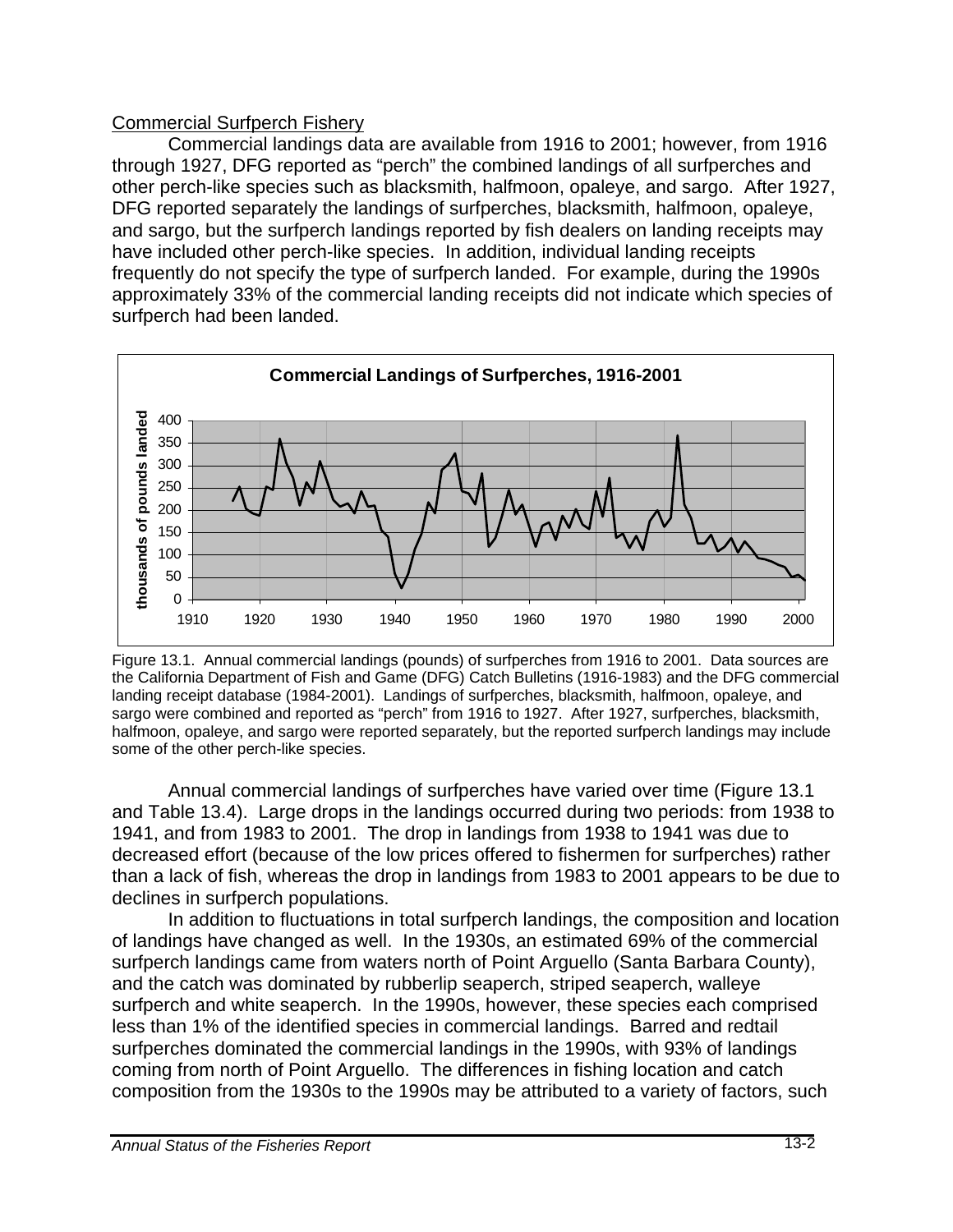as changes in the locations fished, in regulations, in the abundance of various species, and in the gear used to catch surfperches.

In the 1930s, fishing gear used to catch surfperches differed by area. Beach seines were used in bays and estuaries in northern California, lampara nets and drift gill nets<sup>1</sup> in Monterey Bay, and lampara nets and purse seines in southern California. In the 1990s, hook-and-line gear was the primary gear used to catch surfperch. The dominant species in the 1930s (rubberlip seaperch, striped seaperch, walleye surfperch and white seaperch) frequently occur in estuaries, while the dominant species in the 1990s (barred and redtail surfperch) are common along sandy beaches. The degradation and loss of estuarine habitats in California may have been a factor in the declines of surfperch populations, especially for those species that use estuaries.

In the 1990s, only about 67% of the commercial landing receipts indicated the species of surfperches landed. Redtail surfperch accounted for 54% of these landings, while barred surfperch accounted for 40%. Both redtail and barred surfperches are primarily caught from beaches with hook-and-line gear during the birthing season (spring to early fall for redtail surfperch, and spring to summer for barred surfperch). The commercial fishery for redtail surfperch is centered in the Crescent City/Eureka area, while the commercial fishery for barred surfperch is centered in the Morro Bay area.

Commercial restrictions include a closed season from May 1 through July 15 for all surfperches except shiner perch (which may be taken at any time). The closed season was first implemented in 1913, and was changed in 1963 to allow the take of shiner perch during the closed season. In 1953, the commercial take of surfperch was prohibited south of Point Arguello; however, the law was modified in 1959 to prohibit the commercial take of only three particular species south of Point Arguello: barred, calico, and redtail surfperches (however, redtail surfperch are not know to occur south of Point Arguello).

#### Recreational Surfperch Fishery

Catch estimates for the recreational fishery are available from 1980 to 1989 and from 1993 to 2001 through the Marine Recreational Fisheries Statistics Survey  $(MRFSS)<sup>2</sup>$ . During the last two decades, the size of the total recreational catch has fluctuated, but has generally declined (Figure 13.2, Table 13.5 and Table 13.6). The average annual catch from 1993 through 2001 is 40% smaller than the average annual catch from 1981 through 1989. The average annual catch and the catch-per-unit-ofeffort for most surfperch species also declined from 1981 through 1989 and from 1993 through 2001 (Table 13.1).

The MRFSS estimates indicate that in the last two decades about 90% of surfperches were caught from shore, 9% from private or rental boats, and less than 1%

 $\overline{a}$ 

<sup>1</sup> Surfperch were frightened into drift gill nets by setting the net close to shore and splashing the water between the shore and the net, or by setting in a circle around the fish and throwing a brick or stone into the center of the circle.

<sup>2</sup> The catch estimates for 1980 are not used here to compare the catches from different time periods because the effort data used to calculate those estimates is of poor quality.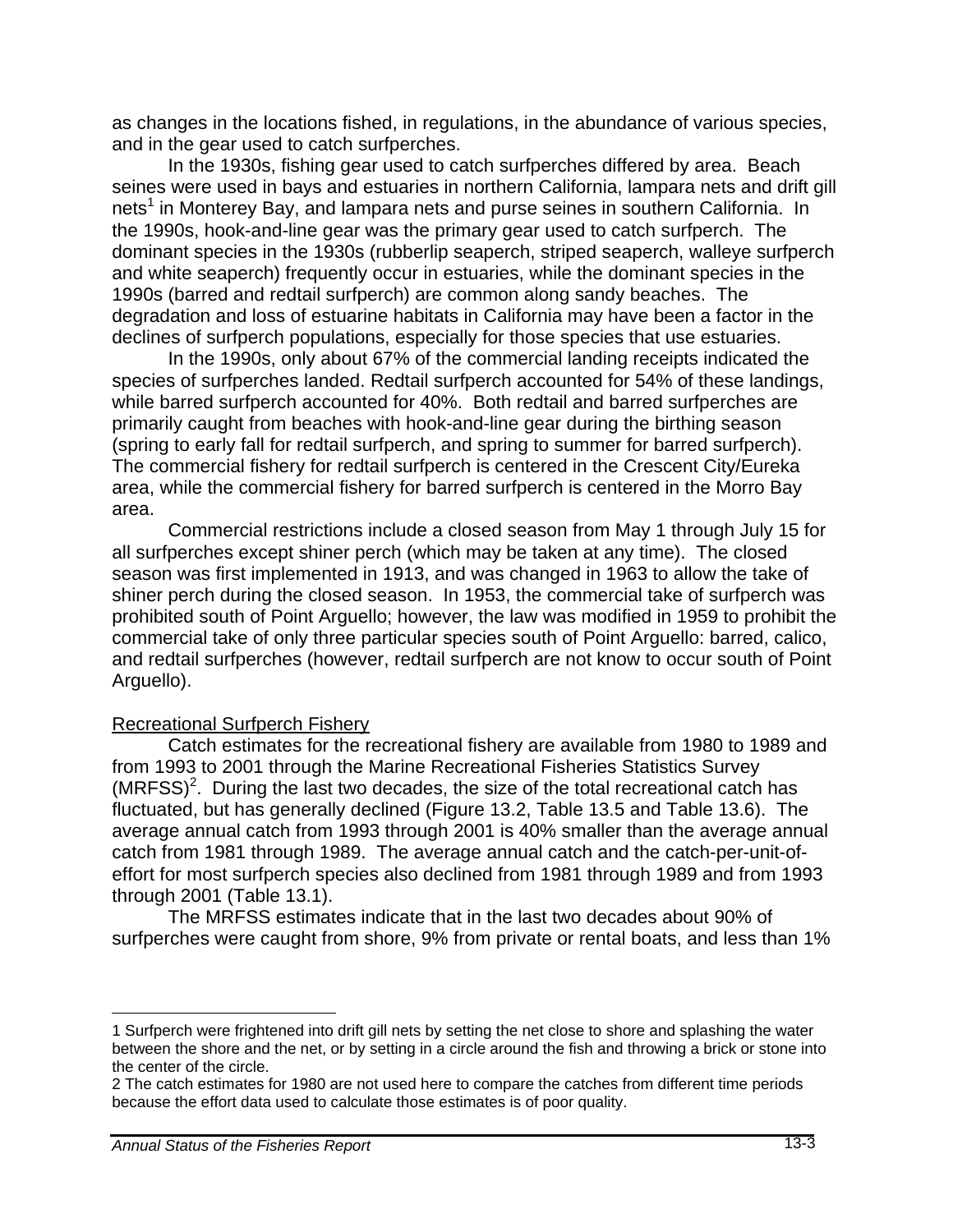

Figure 13.2. Estimated recreational catch (pounds) of surfperches from 1980 to 1989 and 1993 to 2001. Catch estimates do not include fish that were caught and released alive. Data source is the Marine Recreational Fisheries Statistics Survey (MRFSS).

from commercial passenger fishing vessels. Barred surfperch, black perch, redtail surfperch, shiner perch, silver surfperch, striped seaperch, and walleye surfperch are the most commonly caught species statewide. Barred surfperch comprise about one-half of the surfperch catch in southern California and one-third of the surfperch catch statewide.

During the last two decades, approximately 59% of the recreational surfperch catch has come from central and northern California, and 41% of the catch has come from southern California. The geographic distribution of the catch varies by species and by location (Table 13.1). Approximately 76% of the recreational surfperch catch comes from ocean waters and 24% from bays and estuaries

Until 2002, there was no recreational daily limit or possession limit on shiner perch, and the daily and possession limit for all other species of surfperch was 20, with not more than 10 of any one species. In an effort to reduce the recreational harvest of surfperches and stabilize population levels, the daily and possession limits were reduced in 2002 to an aggregate total of five surfperches for all species except shiner perch (limit of twenty). In addition, a minimum size limit was established for redtail surfperch of 10.5 inches, and a closed season (April 1 to July 31) was established in San Francisco Bay for all surfperch species except shiner perch.

#### **Status of Biological Knowledge**

Surfperches can be identified by their elliptical, compressed body form, single dorsal fin, large eyes, small mouth, and moderately- to deeply-forked tail fin. Some are silvery and many are marked with bars or stripes. Their most notable trait, however, is their mode of reproduction.

Surfperches bear live, highly developed young that swim at birth. Newborns are relatively large, ranging from about 1 to 2.5 in. depending upon the species. The number of young in a brood is relatively low, ranging from around a dozen to a little more than 100 (Table 13.2). For all species, brood size tends to increase with the size of the female. The age at sexual maturity varies by species and by sex. Males of a few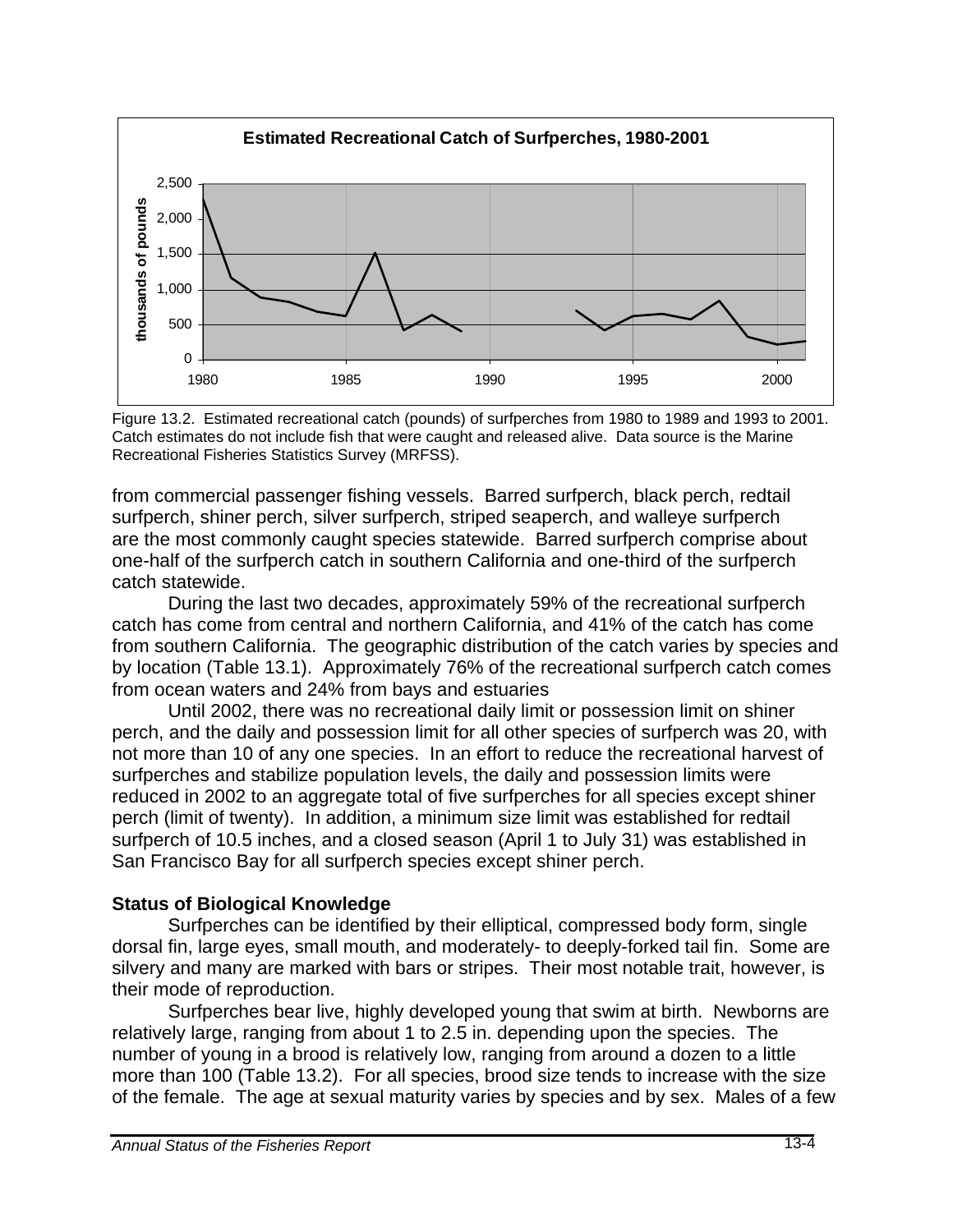**Table 13.1. Summary of recreational catches of marine surfperches from 1981 through 1989 and from 1993 through 2001 based on Marine Recreational Fisheries Statistics Survey data** 

| 1993 through 2001 based on Marine Recreational Fisheries Statistics Survey data |                                        |       |                                         |                       |                               |         |                                                                                  |                                              |                                                                        |
|---------------------------------------------------------------------------------|----------------------------------------|-------|-----------------------------------------|-----------------------|-------------------------------|---------|----------------------------------------------------------------------------------|----------------------------------------------|------------------------------------------------------------------------|
| <b>Species</b>                                                                  | Geographic<br>distribution<br>of catch |       | <b>Location of catch</b>                |                       | Average<br>annual catch       |         | Trends in the catch:<br>change between the<br>periods 1981-1989<br>and 1993-2001 | <b>Primary</b><br>fishing<br>modes           |                                                                        |
|                                                                                 | North/<br>Central                      | South | Ocean                                   | Bays and<br>estuaries | Number of Weight (lb)<br>fish |         | Average<br>number of<br>fish per year                                            | Average<br>catch per<br>1000 angler<br>hours |                                                                        |
| llbarred<br><b>surfperch</b>                                                    | 40%                                    | 60%   | 98%                                     | 2%                    | 374,000                       | 255,000 | 13%<br>decrease                                                                  | 45%<br>increase                              | beach and<br>bank (86%)                                                |
| <b>Black</b><br>$ $ perch                                                       | 38%                                    | 62%   | 57%                                     | 43%                   | 68,000                        | 43,000  | 21%<br>decrease                                                                  | 44%<br>increase                              | all shore<br>modes<br>$(58%)$ ;<br>private or<br>rental boats<br>(41%) |
| <b>calico</b><br>surfperch                                                      | 66%                                    | 34%   | 96%                                     | 4%                    | 28,000                        | 15,000  | 67%<br>decrease                                                                  | 50%<br>decrease                              | beach and<br>bank (89%)                                                |
| dwarf<br>perch                                                                  |                                        |       | Rarely landed because of its small size |                       |                               |         |                                                                                  |                                              |                                                                        |
| ∥kelp<br>∥perch                                                                 |                                        |       | Rarely landed because of its small size |                       |                               |         |                                                                                  |                                              |                                                                        |
| pile<br>perch                                                                   | 70%                                    | 30%   | 47%                                     | 53%                   | 45,000                        | 57,000  | 80%<br>decrease                                                                  | 73%<br>decrease                              | all shore<br>modes<br>$(71%)$ ;<br>private or<br>rental boats<br>(29%) |
| $\ $ pink<br>∥seaperch                                                          | Rarely landed                          |       |                                         |                       |                               |         |                                                                                  |                                              |                                                                        |
| <b>rainbow</b><br>seaperch                                                      | 85%                                    | 15%   | 50%                                     | 50%                   | 12,000                        | 6,000   | 23%<br>decrease                                                                  | 78%<br>increase                              | all shore<br>modes<br>$(86%)$ ;<br>private or<br>rental boats<br>(14%) |
| redtail<br>∥surtperch                                                           | 99%                                    | 1%    | 84%                                     | 16%                   | 67,000                        | 54,000  | 78%<br>decrease                                                                  | 84%<br>decrease                              | beach and<br>bank (91%)                                                |
| reef<br>∣perch                                                                  |                                        |       | Rarely landed because of its small size |                       |                               |         |                                                                                  |                                              |                                                                        |
| rubberlip<br>∥seaperch                                                          | 53%                                    | 47%   | 56%                                     | 44%                   | 32,000                        | 38,000  | 56%<br>decrease                                                                  | 18%<br>decrease                              | all shore<br>modes<br>$(53%)$ ;<br>private or<br>rental boats<br>(46%) |
| sharpnose<br>seaperch                                                           | 33%                                    | 67%   | 82%                                     | 18%                   | 2,000                         | 1,000   | 19%<br>increase                                                                  | 29%<br>decrease                              | lman-made<br>structures<br>$(25%)$ ; CPFV<br>(57%)                     |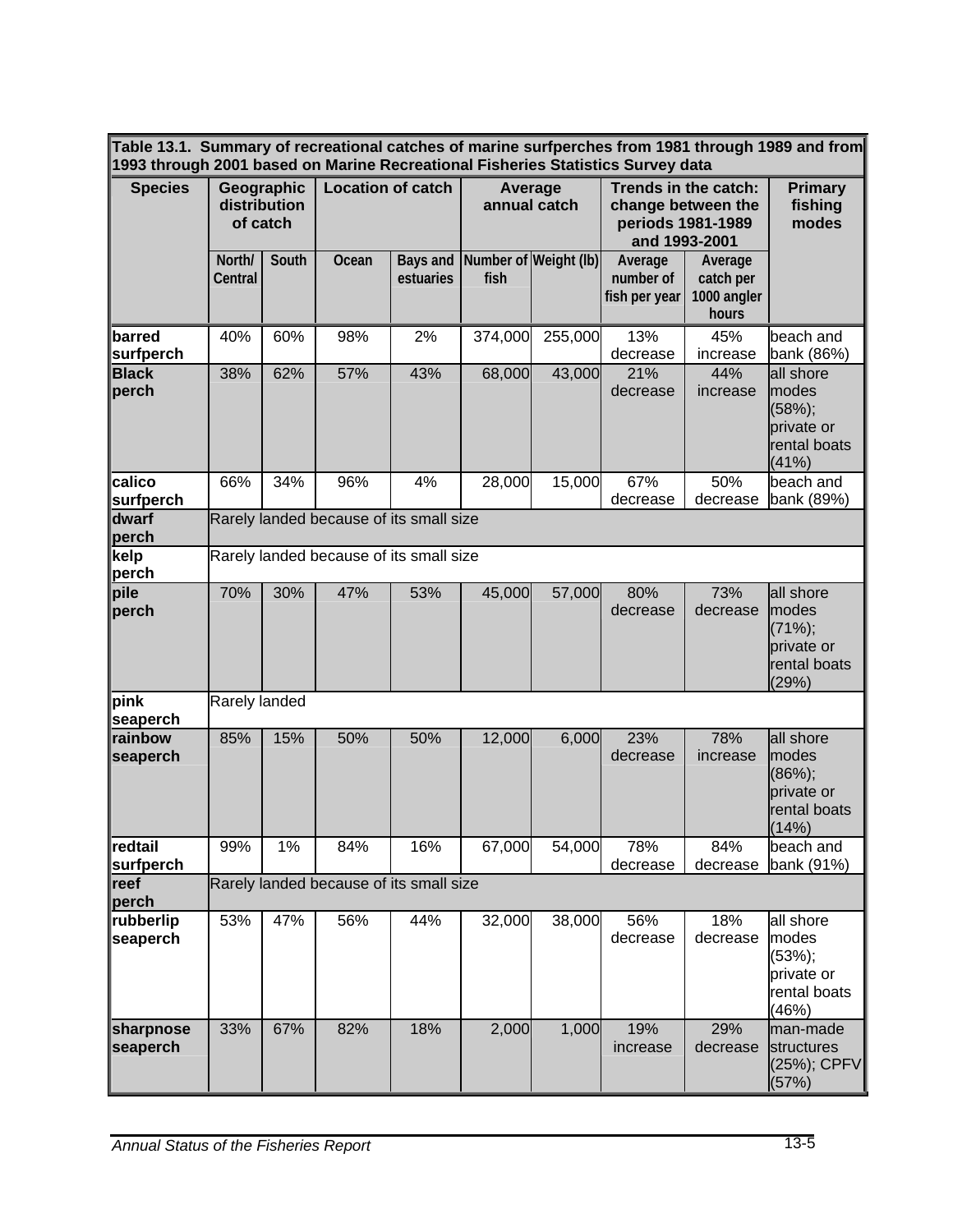**Table 13.1. Summary of recreational catches of marine surfperches from 1981 through 1989 and from 1993 through 2001 based on Marine Recreational Fisheries Statistics Survey data** 

| <b>Species</b>                                | Geographic<br>distribution<br>of catch |       | <b>Location of catch</b>                |                       | Average<br>annual catch |                       | Trends in the catch:<br>change between the<br>periods 1981-1989<br>and 1993-2001 |                                              | <b>Primary</b><br>fishing<br>modes                                     |
|-----------------------------------------------|----------------------------------------|-------|-----------------------------------------|-----------------------|-------------------------|-----------------------|----------------------------------------------------------------------------------|----------------------------------------------|------------------------------------------------------------------------|
|                                               | North/<br>Central                      | South | Ocean                                   | Bays and<br>estuaries | fish                    | Number of Weight (Ib) | Average<br>number of<br>fish per year                                            | Average<br>catch per<br>1000 angler<br>hours |                                                                        |
| <b>shiner</b><br>∥perch                       | 74%                                    | 26%   | 54%                                     | 46%                   | 109,000                 | 10,000                | 42%<br>decrease                                                                  | 25%<br>decrease                              | man-made<br>structures<br>$(84%)$ ;                                    |
| silver<br><b>surfperch</b>                    | 67%                                    | 33%   | 84%                                     | 16%                   | 76,000                  | 20,000                | 55%<br>decrease                                                                  | 28%<br>decrease                              | beach and<br>bank (72%);<br>lman-made<br>structures<br>(26%)           |
| $\sqrt{\mathsf{spotfin}}$<br><b>surfperch</b> |                                        |       | Rarely landed because of its small size |                       |                         |                       |                                                                                  |                                              |                                                                        |
| striped<br>seaperch                           | 97%                                    | 3%    | 68%                                     | 32%                   | 82,000                  | 76,000                | 44%<br>decrease                                                                  | 40%<br>decrease                              | all shore<br>modes<br>$(87%)$ ;<br>private or<br>rental boats<br>(13%) |
| walleye<br><b>surfperch</b>                   | 49%                                    | 51%   | 77%                                     | 23%                   | 171,000                 | 46,000                | 47%<br>decrease                                                                  | 33%<br>decrease                              | man-made<br>structures<br>$(69%)$ ; beach<br>and bank<br>(25%)         |
| white<br><b>seaperch</b>                      | 71%                                    | 29%   | 44%                                     | 56%                   | 45,000                  | 18,000                | 67%<br>decrease                                                                  | 62%<br>decrease                              | all shore<br>modes<br>$(82%)$ ;<br>private or<br>rental boats<br>(17%) |

1. No estimates are available from 1990 through 1992 or for January and February of 1995.

2. Catch estimates do not include fish that were caught and released alive; they only include fish that were harvested.

3. North/Central is the area north of Point Conception; South is the area south of Point Conception.

species are reproductively mature at birth, while, for example, female redtail surfperch do not reach maturity until they are 3 to 4 years old. Many surfperch species mate in the fall or winter (Table 13.2), and a number of species exhibit complicated courting behaviors. Fertilization is internal and the females of most species store sperm for several months after mating. Gestation lasts from 3 to 6 months. The birthing period varies by species and location, but most surfperches give birth in the spring and summer (Table 13.2).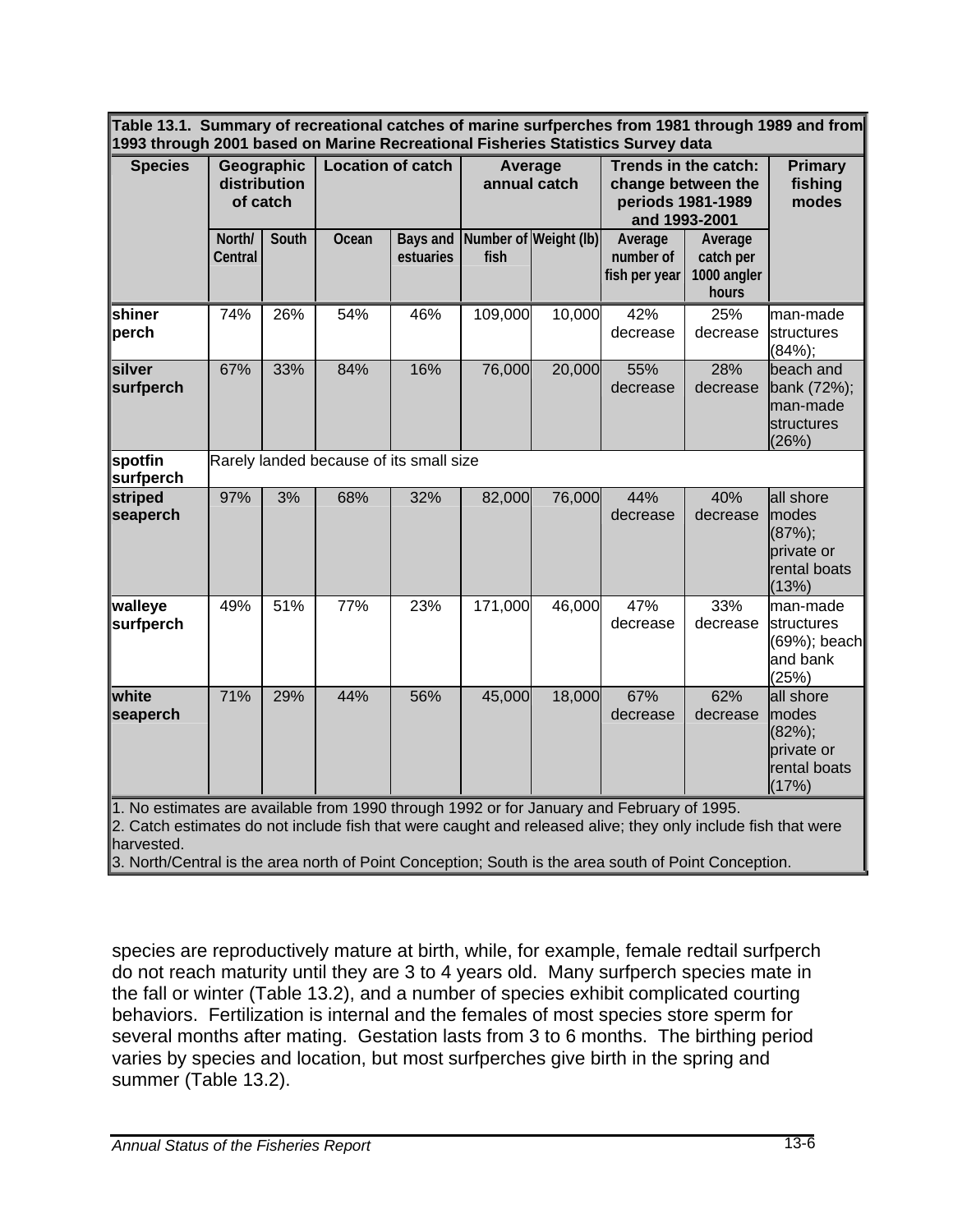| Table 13.2. Summary of reproductive information for marine surfperch species in California |                                                              |                                                                                                          |                                                                                                            |  |  |  |  |  |  |
|--------------------------------------------------------------------------------------------|--------------------------------------------------------------|----------------------------------------------------------------------------------------------------------|------------------------------------------------------------------------------------------------------------|--|--|--|--|--|--|
| <b>Species</b>                                                                             | Brood size (range) $1$                                       | <b>Mating Seasons</b>                                                                                    | <b>Release of young</b>                                                                                    |  |  |  |  |  |  |
| barred surfperch<br>black perch                                                            | 4 to 113<br>5 to 31                                          | fall and winter<br>most mating is in summer<br>and fall, but have been<br>reported mating year-<br>round | spring and summer<br>most births are in the<br>spring and summer, but<br>young are reported year-<br>round |  |  |  |  |  |  |
| calico surfperch                                                                           | <b>NA</b>                                                    | <b>NA</b>                                                                                                | <b>NA</b>                                                                                                  |  |  |  |  |  |  |
| dwarf perch                                                                                | 2 to 25                                                      | summer                                                                                                   | spring and summer                                                                                          |  |  |  |  |  |  |
| kelp perch                                                                                 | insufficient data                                            | fall and winter                                                                                          | spring and summer                                                                                          |  |  |  |  |  |  |
| pile perch                                                                                 | 7 to 80                                                      | fall                                                                                                     | spring and summer                                                                                          |  |  |  |  |  |  |
| pink seaperch                                                                              | $2$ to $6$                                                   | March to June                                                                                            | winter                                                                                                     |  |  |  |  |  |  |
| rainbow seaperch                                                                           | 9 to 22                                                      | fall                                                                                                     | summer and fall                                                                                            |  |  |  |  |  |  |
| redtail surfperch                                                                          | 1 to 45                                                      | winter                                                                                                   | spring to early fall                                                                                       |  |  |  |  |  |  |
| reef perch                                                                                 | <b>NA</b>                                                    | summer                                                                                                   | spring and summer                                                                                          |  |  |  |  |  |  |
| rubberlip seaperch                                                                         | insufficient data                                            | <b>NA</b>                                                                                                | spring, summer and fall -<br>based on fish with<br>embryos                                                 |  |  |  |  |  |  |
| sharpnose seaperch                                                                         | Insufficient data (one<br>specimen examined<br>with 7 young) | <b>NA</b>                                                                                                | summer                                                                                                     |  |  |  |  |  |  |
| shiner perch                                                                               | 2 to 36                                                      | spring and summer                                                                                        | spring and summer (about<br>one year after mating)                                                         |  |  |  |  |  |  |
| silver surfperch                                                                           | 3 to 17                                                      | fall to early winter                                                                                     | spring and summer                                                                                          |  |  |  |  |  |  |
| spotfin surfperch                                                                          | 4 to 20                                                      | <b>NA</b>                                                                                                | summer - based on the<br>number of small juveniles<br>in coastal waters                                    |  |  |  |  |  |  |
| striped seaperch                                                                           | 9 to 92                                                      | fall                                                                                                     | summer                                                                                                     |  |  |  |  |  |  |
| walleye surfperch                                                                          | 1 to 19                                                      | fall to early winter                                                                                     | spring and summer                                                                                          |  |  |  |  |  |  |
| white seaperch                                                                             | 8 to 33                                                      | <b>NA</b>                                                                                                | spring and summer                                                                                          |  |  |  |  |  |  |
| 1. Minimum brood size is not well-known for most species.<br>2. $NA = not available$ .     |                                                              |                                                                                                          |                                                                                                            |  |  |  |  |  |  |

The maximum size and life span for surfperches varies by species. The maximum size ranges from 6.25 in. to 19.6 in. (Table 13.3), and the maximum life span ranges from 2 to 10 years.

Collectively, California's surfperch species range from southeastern Alaska to central Baja California, Mexico (Table 13.3). The center of most species' ranges is central California. The redtail surfperch is the only marine surfperch species in California whose range does not extend into Baja California. Seven of California's marine surfperch species are found only south of the California-Oregon border, while eleven have ranges that extend north of the border.

Surfperch species are found in a variety of habitats, including beaches, rocky substrate, and kelp beds. A few species, including the pile perch, rubberlip seaperch, shiner perch, walleye surfperch, and white seaperch, inhabit more than one habitat type. The majority of surfperches, however, occupy only one type of habitat. Species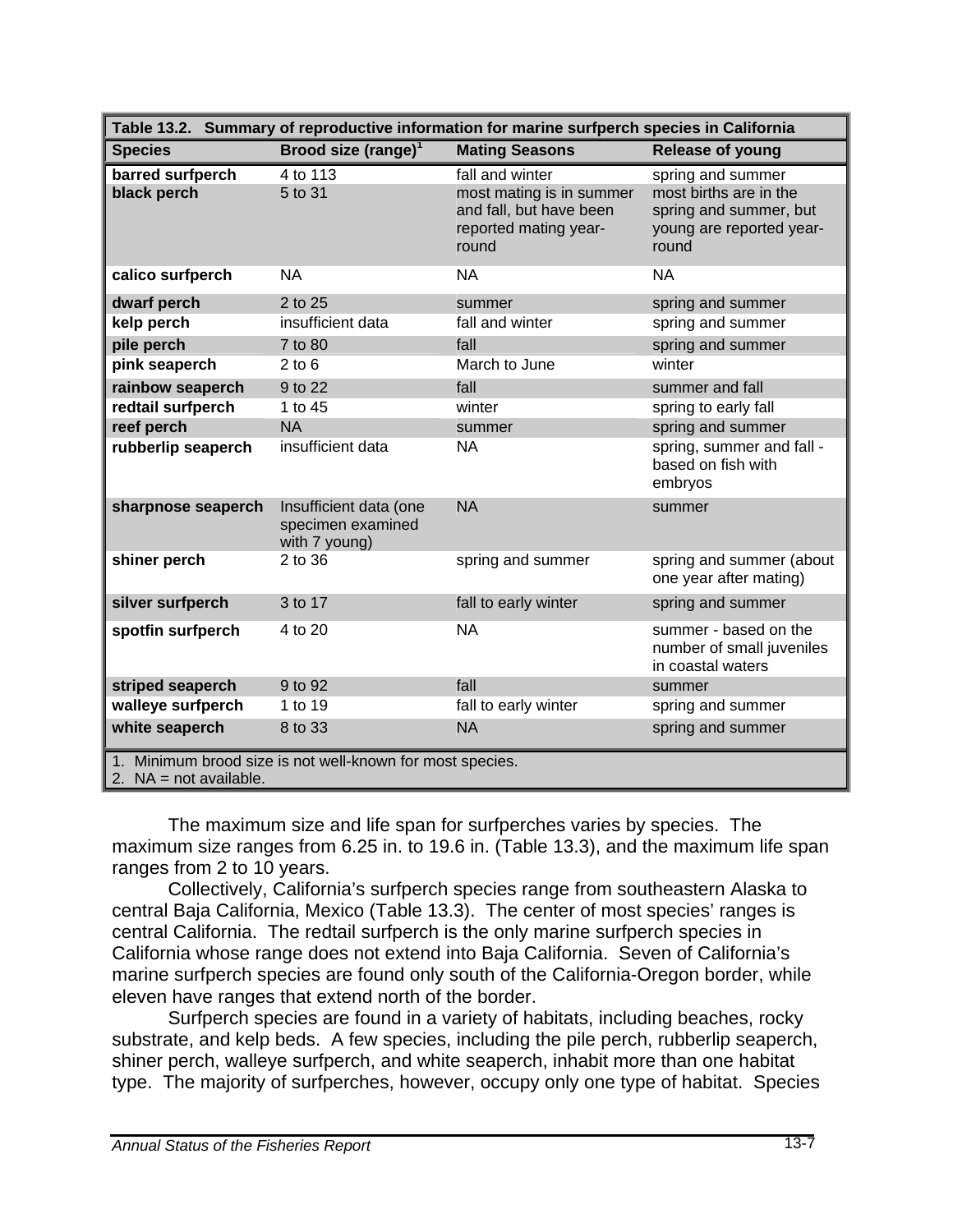most commonly found along beaches include the barred surfperch, calico surfperch, redtail surfperch, silver surfperch, and the spotfin surfperch. Black perch, dwarf perch, kelp perch, rainbow seaperch, reef perch, sharpnose seaperch, and striped seaperch tend to be associated with rocky substrate and kelp beds. The pink seaperch inhabits deep water. Many species move to different areas for mating and birthing; for example, female surfperches may move into shallow coastal waters, or bays and estuaries, to give birth.

The diets of surfperches are quite varied (Table 13.3), but most eat small crustaceans such as isopods (also known as rock lice), amphipods (also known as skeleton shrimp), small crabs (such as sand crabs), and copepods. Many eat mollusks and polychaete worms. Surfperches are usually bottom feeders, but may also feed midwater when competitors are absent. Black perch, kelp perch, pile perch, rainbow seaperch, sharpnose seaperch, and white seaperch can act as "cleaners", removing external parasites from other fish.

Surfperches are prey for larger fish such as kelp bass, barred sand bass, California halibut, striped bass, sturgeon, rockfishes and salmon. They are also eaten by harbor seals and birds (including the great blue heron, least tern, Caspian tern, Forster's tern, cormorants, and various gulls).

Much information is lacking on this group. Life history and habitat requirements are areas in need of more research.

|                     |                                                                                                            |                         | Table 13.3. Summary of biological information for marine surfperch species in California                |                        |                                                                                       |
|---------------------|------------------------------------------------------------------------------------------------------------|-------------------------|---------------------------------------------------------------------------------------------------------|------------------------|---------------------------------------------------------------------------------------|
| <b>Species</b>      | Range                                                                                                      | <b>Depth</b>            | <b>Main habitat</b>                                                                                     | <b>Maximum</b><br>size | <b>Foods</b>                                                                          |
| barred<br>surfperch | Bodega Bay<br>(Sonoma County) to<br>central Baja<br>California, Mexico                                     | surface<br>to 240 ft    | sandy beaches                                                                                           | $17$ in                | sand crabs and<br>other<br>crustaceans,<br>bivalves,<br>echinoderms,<br>and fish eggs |
| black<br>perch      | Fort Bragg<br>(Mendocino County)<br>to central Baja<br>California, Mexico<br>including Guadalupe<br>Island | intertidal<br>to 150 ft | rocky areas near kelp;<br>kelp beds;<br>occasionally around<br>piers and pilings and<br>in coastal bays | 15.35 in               | polychaete<br>worms,<br>bryozoans,<br>mollusks, and<br>small<br>crustaceans           |
| calico<br>surfperch | northern Washington<br>to northern Baja<br>California, Mexico                                              | surface<br>to $30$ ft   | sandy beaches                                                                                           | $12$ in                | small<br>crustaceans                                                                  |
| dwarf<br>perch      | Bodega Bay<br>(Sonoma County) to<br>central Baja<br>California, Mexico                                     | tidepools<br>to $30$ ft | shallow eelgrass and<br>surfgrass beds,<br>shallow rocky inshore<br>areas such as reefs<br>and jetties  | 6.25 in                | small<br>crustaceans,<br>mollusks,<br>polychaete<br>worms and<br>algae                |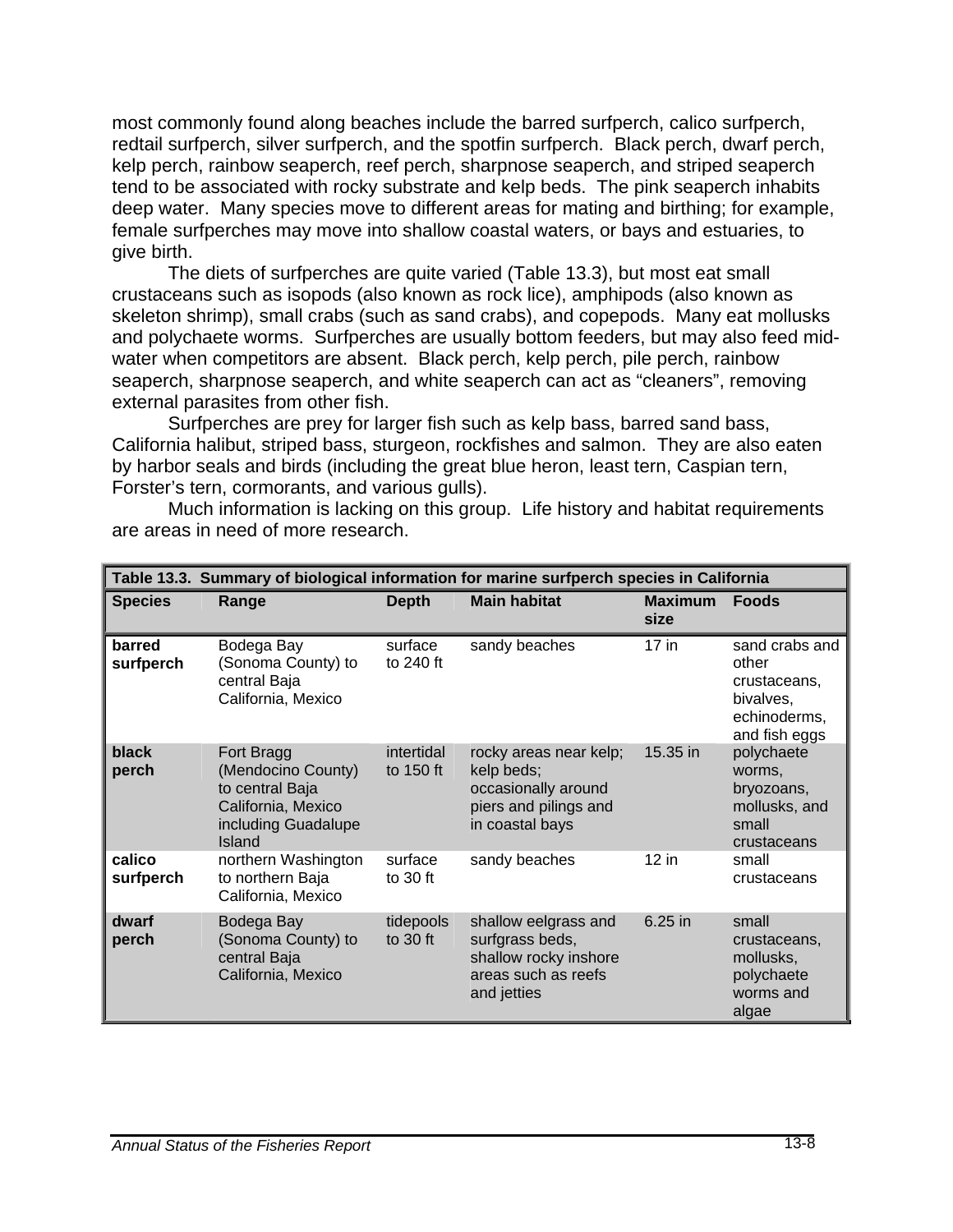|                       | Table 13.3. Summary of biological information for marine surfperch species in California                                                                                 |                        |                                                                                                                                           |                        |                                                                               |  |  |  |  |
|-----------------------|--------------------------------------------------------------------------------------------------------------------------------------------------------------------------|------------------------|-------------------------------------------------------------------------------------------------------------------------------------------|------------------------|-------------------------------------------------------------------------------|--|--|--|--|
| <b>Species</b>        | Range                                                                                                                                                                    | <b>Depth</b>           | <b>Main habitat</b>                                                                                                                       | <b>Maximum</b><br>size | <b>Foods</b>                                                                  |  |  |  |  |
| kelp<br>perch         | southeastern Alaska<br>to central Baja<br>California, Mexico<br>including Guadalupe<br>Island                                                                            | surface<br>to 100 ft   | kelp beds in coastal<br>waters                                                                                                            | 8.5 in                 | small<br>crustaceans                                                          |  |  |  |  |
| pile<br>perch         | Vancouver Island,<br>British Columbia,<br>Canada (unconfirmed<br>record - southeastern<br>Alaska) to central<br>Baja California,<br>Mexico including<br>Guadalupe Island | surface<br>to 240 ft   | several habitats in<br>coastal waters, bays<br>and estuaries: piers<br>and other underwater<br>structures, rocky<br>shores, and kelp beds | 17.5 in                | hard-shelled<br>mollusks,<br>crabs,<br>barnacles, and<br>other<br>crustaceans |  |  |  |  |
| pink<br>seaperch      | Cape Vizcaino<br>(Mendocino County)<br>to central Baja<br>California, Mexico,<br>with an isolated<br>population in the Gulf<br>of California                             | 30 to<br>750 ft        | over soft bottoms;<br>usually found in<br>deeper water than<br>other surfperches<br>(upper to mid-shelf)                                  | $8$ in                 | small<br>crustaceans,<br>snails,<br>polychaete<br>worms, and<br>brittlestars  |  |  |  |  |
| rainbow<br>seaperch   | Cape Mendocino<br>(Humboldt County) to<br>central Baja<br>California, Mexico                                                                                             | surface<br>to 130 ft   | usually over rocky<br>substrate, often at the<br>edge of kelp beds and<br>in kelp beds                                                    | 12 in                  | small<br>crustaceans,<br>snails, and<br>polychaete<br>worms                   |  |  |  |  |
| redtail<br>surfperch  | Vancouver Island,<br>British Columbia,<br>Canada to Avila<br>Beach (San Luis<br>Obispo County)                                                                           | surface<br>to 60 ft    | sandy beaches on the<br>open coast;<br>sometimes rocky<br>shores and jetties, and<br>estuaries and bays                                   | 16 in                  | worms, fishes,<br>crabs and<br>other small<br>crustaceans                     |  |  |  |  |
| reef<br>perch         | <b>Tomales Bay (Marin</b><br>County) to northern<br>Baja California,<br>Mexico                                                                                           | intertidal<br>to 20 ft | shallow rocky areas<br>including tidepools                                                                                                | $7.1$ in               | algae and<br>small<br>invertebrates                                           |  |  |  |  |
| rubberlip<br>seaperch | <b>Russian Gulch State</b><br>Beach (Mendocino<br>County) to central<br>Baja California,<br>Mexico, including<br>Guadalupe Island                                        | surface<br>to 150 ft   | several habitats<br>including rocky areas,<br>kelp beds, near piers<br>and jetties                                                        | 19.6 in                | small<br>crustaceans,<br>mollusks, and<br>polychaete<br>worms                 |  |  |  |  |
| sharpnose<br>seaperch | central Oregon to<br>central Baja<br>California, Mexico                                                                                                                  | surface<br>to 750 ft   | kelp beds and inshore<br>and offshore reefs;<br>and around piers<br>when spawning                                                         | 11.5 in                | small<br>crustaceans,<br>bryozoans, and<br>kelp                               |  |  |  |  |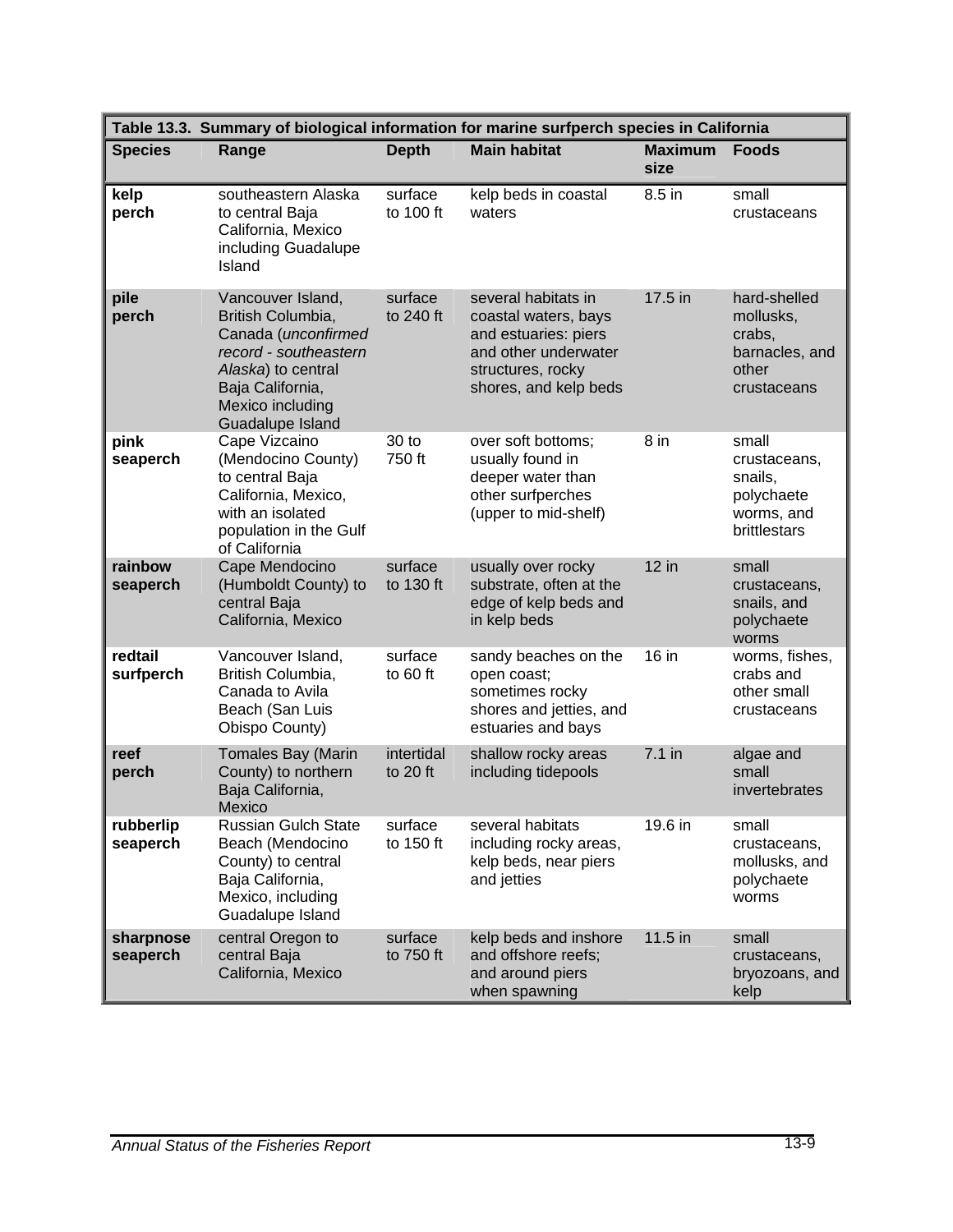|                      | Table 13.3. Summary of biological information for marine surfperch species in California                                |                       |                                                                                                                                                            |                        |                                                                                                              |  |  |  |  |  |
|----------------------|-------------------------------------------------------------------------------------------------------------------------|-----------------------|------------------------------------------------------------------------------------------------------------------------------------------------------------|------------------------|--------------------------------------------------------------------------------------------------------------|--|--|--|--|--|
| <b>Species</b>       | Range                                                                                                                   | <b>Depth</b>          | <b>Main habitat</b>                                                                                                                                        | <b>Maximum</b><br>size | <b>Foods</b>                                                                                                 |  |  |  |  |  |
| shiner<br>perch      | southeastern Alaska<br>to northern Baja<br>California, Mexico                                                           | surface<br>to 480 ft  | common in bays and<br>estuaries and in<br>protected areas along<br>the open coast;<br>inhabits several<br>habitats including<br>eelgrass beds and<br>piers | 7 in                   | small<br>crustaceans,<br>algae,<br>polychaete<br>worms, snails<br>and mussels                                |  |  |  |  |  |
| silver<br>surfperch  | Vancouver Island,<br>British Columbia,<br>Canada to northern<br>Baja California,<br>Mexico                              | surface<br>to 360 ft  | in the surf zone of<br>sandy beaches, over<br>sandy areas, and<br>around rocks and<br>piers                                                                | 10.5 in                | small<br>crustaceans<br>and algae                                                                            |  |  |  |  |  |
| spotfin<br>surfperch | central Oregon to<br>central Baja<br>California, Mexico                                                                 | surface<br>to 300 ft  | in the surf zone of<br>sandy beaches and<br>over sand                                                                                                      | 7.8 in                 | young squid,<br>polychaete<br>worms, small<br>crustaceans,<br>algae and fish<br>eggs                         |  |  |  |  |  |
| striped<br>seaperch  | southeastern Alaska<br>to central Baja<br>California, Mexico                                                            | surface<br>to $95$ ft | mostly coastal kelp<br>beds and rocky areas,<br>but also in bays and<br>estuaries                                                                          | 15.3 in                | small<br>crustaceans,<br>algae,<br>polychaete<br>worms, fish<br>eggs,<br>bryozoans,<br>mussels and<br>snails |  |  |  |  |  |
| walleye<br>surfperch | Vancouver Island,<br>British Columbia,<br>Canada to central<br>Baja California,<br>Mexico including<br>Guadalupe Island | surface<br>to $60$ ft | several habitats<br>including sandy<br>beaches, piers, jetties<br>and kelp beds                                                                            | $12$ in                | small<br>crustaceans,<br>polychaete<br>worms, and<br>snails                                                  |  |  |  |  |  |
| white<br>seaperch    | Vancouver Island,<br>British Columbia,<br>Canada to central<br>Baja California,<br>Mexico                               | surface<br>to 140 ft  | several habitats<br>including near piers<br>and jetties, in deeper<br>waters of bays and<br>estuaries, and<br>offshore near rocks                          | 12.4 in                | small<br>crustaceans<br>and polychaete<br>worms                                                              |  |  |  |  |  |

# **Status of the Populations**

 No estimates exist for the size of surfperch populations in California coastal waters. However, both fishery-dependent (catch, landings, and effort) and fisheryindependent data suggest that populations of surfperches may be declining in California.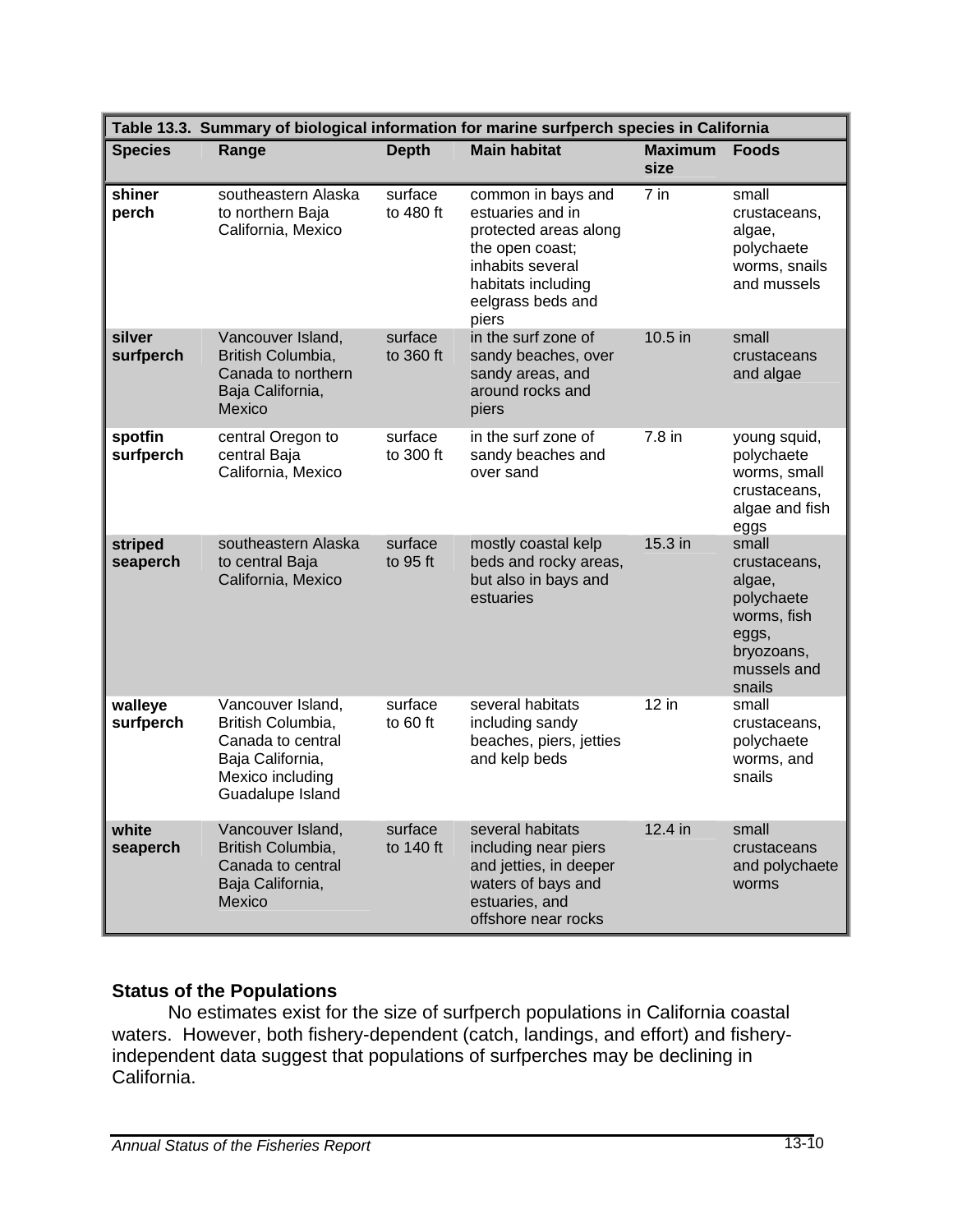- The total commercial landings of surfperches show a long-term decline: annual commercial landing averaged 173,000 pounds during the 1970s and 1980s, but only 95,000 pounds during the 1990s. This represents a 45% decline in landings.
- The total commercial landings of surfperches declined precipitously from 1983 through 2001 (Table 13.4). Landings for 2001 are only 12% of the 1982 landings.
- Estimates of the recreational catch in central and northern California show a long-term decline: the annual average surfperch catch was 1,254,000 fish per year from 1958 through 1961, 831,000 fish per year from 1981 through 1989, and 524,000 fish per year from 1993 through 2001.
- The recreational catch of most species decreased, both in terms of average annual catch and catch-per-unit-of-effort, between the periods of 1981-1989 and 1993-2001 (Table 13.1).
- Since the mid-1980s, the abundance of surfperch species commonly caught in DFG trawl surveys in San Francisco has declined.

 Fishery-dependent measures, such as catch, are not definitive measures of population abundance. The declines in recreational catch and commercial landings may be due to factors such as reduced fishing effort rather than a decline in the size of surfperch populations. However, catch-per-unit-of-effort can be indicative of declining populations (if catch rates are proportional to abundance). The catch-per-unit-of-effort (measured as average catch per 1000 angler hours) declined for most species in the recreational fishery.

 Various life-history traits of surfperches make them susceptible to overfishing and vulnerable to habitat loss and degradation in estuaries and marine nearshore areas. Surfperches produce few young and are relatively short-lived, which makes it difficult for populations to rebound. Some species aggregate to mate and many species use bays and estuaries as birthing areas and nurseries.

### **Management Considerations**

Surfperches are important commercial and recreational fishes. Most of the California coastal species are taken in the recreational fishery and the majority of the catch is taken when spawning aggregations are present. Female surfperches are intentionally targeted by recreational anglers because they are larger than males. Recreational anglers also grade their catch (discard smaller fish when larger ones are caught), which probably results in an even greater take of mature females with a resulting decline in the fishery. Recent research has indicated that some of the decline in surfperch populations is associated with increases in water temperature. The redtail and barred surfperches are the most notable in the commercial catch and may be important to local economies.

Human use of surfperch habitats will continue to negatively impact these populations, and cause conflict regarding the appropriate use of nearshore areas. As shoreline development increases, areas inhabited by surfperches may become polluted or destroyed. Although surfperches may adapt to structures such as jetties and piers, it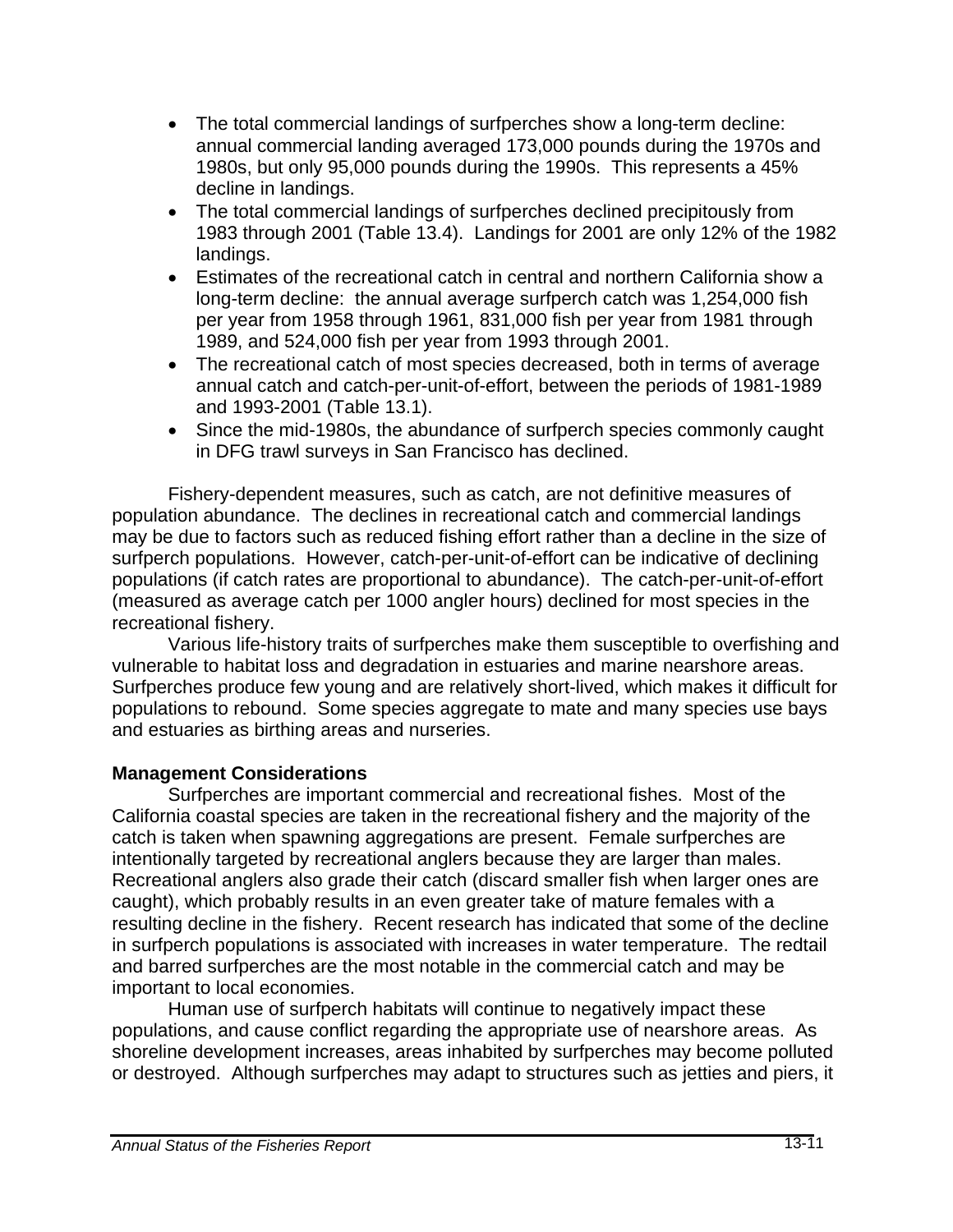seems clear that they cannot be expected to successfully adapt to all the humaninduced changes to which they are exposed.

In 2002, the regulations governing the recreational fishery were changed in an effort to reduce the recreational harvest to a sustainable level. In addition, the State Legislature gave the Fish and Game Commission authority to adopt regulations to manage the commercial surfperch fishery beginning in 2003.

> *Connie Ryan and Patrick Collier California Department of Fish and Game*

*Ronald A. Fritzsche Glenn Harkleroad, Phil D. Lam, Scott Kennedy, Tom Cady, David Slama, and Mike Farmer Humboldt State University* 

*Revised January 2003* 

#### **Further Reading**

Fritzsche, RA and TJ Hassler. 1989. Species profiles: life histories and environmental requirements of coastal fishes and invertebrates (Pacific Southwest) - pile perch, striped seaperch, and rubberlip seaperch. U.S. Fish Wildl. Serv. Biol. Rep. 82(11.103) U. S. Army Corps of Engineers, TR EL-82- 4.15pp.

Holbrook, Sally J, Russel J. Schmitt, and John S. Stephens, Jr. 1997. Changes in an assemblage of temperate reef fishes associated with a climate shift. Ecological Applications. 7 (4), pp 1299-1310.

Karpov, KA, DP Albin and WH Van Buskirk. 1995. The marine recreational fishery in northern and central California. Calif. Fish and Game Bull.176:192pp.

Tarp, FH 1952. A revision of the family Embiotocidae (the surfperches). Calif. Fish and Game Fish Bull. 88:1-99.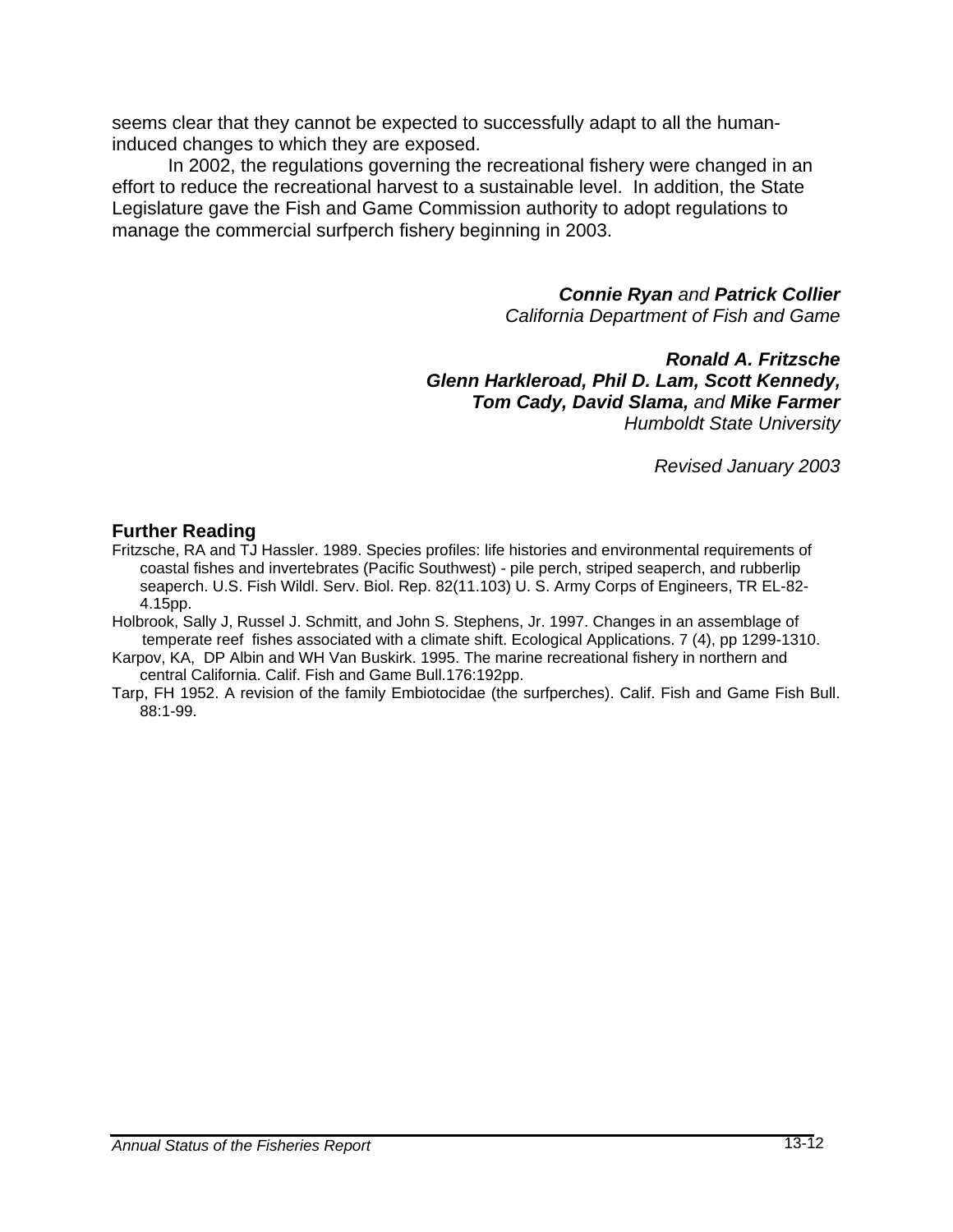| Table 13.4. Commercial landings (pounds) of surfperches from 1916-2001                                                                                                                                               |               |      |               |      |               |      |               |      |               |
|----------------------------------------------------------------------------------------------------------------------------------------------------------------------------------------------------------------------|---------------|------|---------------|------|---------------|------|---------------|------|---------------|
| Year                                                                                                                                                                                                                 | <b>Pounds</b> | Year | <b>Pounds</b> | Year | <b>Pounds</b> | Year | <b>Pounds</b> | Year | <b>Pounds</b> |
| 1916                                                                                                                                                                                                                 | 221,186       | 1933 | 214,511       | 1950 | 242,354       | 1967 | 202,513       | 1984 | 182,082       |
| 1917                                                                                                                                                                                                                 | 252,503       | 1934 | 192,596       | 1951 | 237,331       | 1968 | 168,040       | 1985 | 124,080       |
| 1918                                                                                                                                                                                                                 | 203,420       | 1935 | 241,525       | 1952 | 213,357       | 1969 | 156,528       | 1986 | 124,858       |
| 1919                                                                                                                                                                                                                 | 192,481       | 1936 | 207,280       | 1953 | 281,998       | 1970 | 241,409       | 1987 | 145,566       |
| 1920                                                                                                                                                                                                                 | 186,381       | 1937 | 210,309       | 1954 | 118,499       | 1971 | 184,938       | 1988 | 107,071       |
| 1921                                                                                                                                                                                                                 | 253,199       | 1938 | 155,815       | 1955 | 136,554       | 1972 | 272,913       | 1989 | 118,201       |
| 1922                                                                                                                                                                                                                 | 243,776       | 1939 | 139,394       | 1956 | 187,681       | 1973 | 138,000       | 1990 | 137,648       |
| 1923                                                                                                                                                                                                                 | 359,682       | 1940 | 57,977        | 1957 | 245,699       | 1974 | 148,086       | 1991 | 104,746       |
| 1924                                                                                                                                                                                                                 | 305,726       | 1941 | 25,832        | 1958 | 189,679       | 1975 | 113,757       | 1992 | 129,662       |
| 1925                                                                                                                                                                                                                 | 272,351       | 1942 | 58,018        | 1959 | 212,853       | 1976 | 142,037       | 1993 | 111,261       |
| 1926                                                                                                                                                                                                                 | 208,910       | 1943 | 113,018       | 1960 | 164,273       | 1977 | 110,233       | 1994 | 93,672        |
| 1927                                                                                                                                                                                                                 | 262,893       | 1944 | 146,546       | 1961 | 118,245       | 1978 | 174,064       | 1995 | 89,643        |
| 1928                                                                                                                                                                                                                 | 236,974       | 1945 | 217,486       | 1962 | 165,115       | 1979 | 201,160       | 1996 | 85,279        |
| 1929                                                                                                                                                                                                                 | 311,194       | 1946 | 192,430       | 1963 | 172,884       | 1980 | 162,952       | 1997 | 76,512        |
| 1930                                                                                                                                                                                                                 | 267,972       | 1947 | 289,182       | 1964 | 133,115       | 1981 | 182,675       | 1998 | 73,731        |
| 1931                                                                                                                                                                                                                 | 223,092       | 1948 | 302,087       | 1965 | 187,736       | 1982 | 367,704       | 1999 | 49,396        |
| 1932                                                                                                                                                                                                                 | 207,222       | 1949 | 326,336       | 1966 | 160,381       | 1983 | 211,556       | 2000 | 56,235        |
|                                                                                                                                                                                                                      |               |      |               |      |               |      |               | 2001 | 43,225        |
| 1. Data sources: California Department of Fish and Game (DFG) Catch Bulletins (1916-1983) and DFG<br>commercial landing receipt database (1984-2001).<br>2. Landings are the sum of all species of surfperch landed. |               |      |               |      |               |      |               |      |               |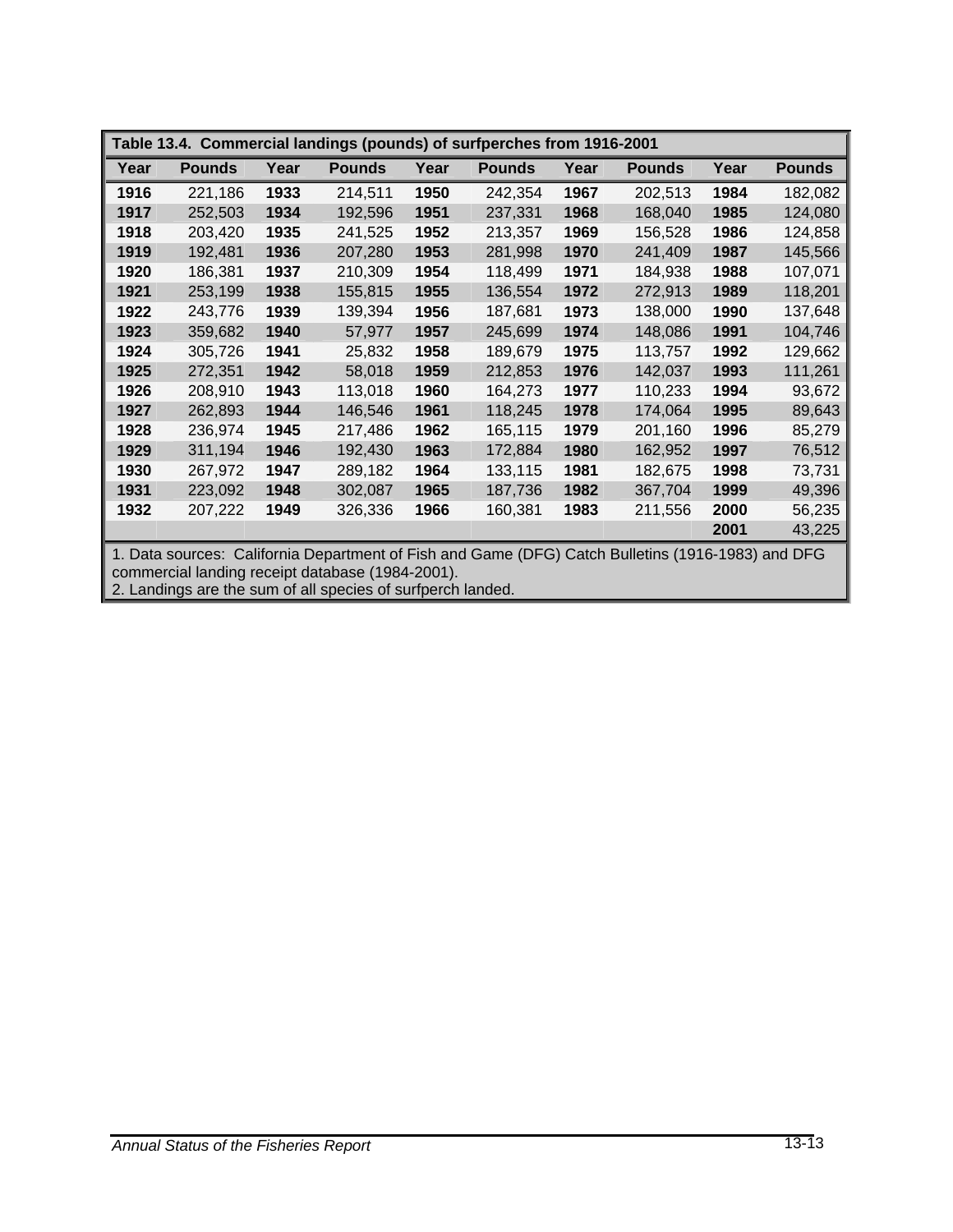| Table 13.5. Estimated recreational catch (pounds) of surfperches by fishing mode, 1980-2001 |                                      |                          |              |                                                             |                                   |              |  |  |  |  |
|---------------------------------------------------------------------------------------------|--------------------------------------|--------------------------|--------------|-------------------------------------------------------------|-----------------------------------|--------------|--|--|--|--|
| Year                                                                                        | <b>Man-made</b><br><b>structures</b> | <b>Beach and</b><br>bank | <b>Shore</b> | <b>Commercial</b><br>passenger<br>fishing vessels<br>(CPFV) | <b>Private or</b><br>rental boats | <b>Total</b> |  |  |  |  |
| 1980                                                                                        | 1,124,270                            | 958,401                  |              | 8,913                                                       | 200,246                           | 2,291,830    |  |  |  |  |
| 1981                                                                                        | 220,218                              | 761,655                  |              | 2,780                                                       | 187,469                           | 1,172,122    |  |  |  |  |
| 1982                                                                                        | 152,845                              | 636,565                  |              | 585                                                         | 91,705                            | 881,700      |  |  |  |  |
| 1983                                                                                        | 203,866                              | 550,553                  |              | 4,041                                                       | 67,365                            | 825,825      |  |  |  |  |
| 1984                                                                                        | 172,904                              | 393,711                  |              | 1,281                                                       | 114,282                           | 682,177      |  |  |  |  |
| 1985                                                                                        | 125,020                              | 416,801                  | ------       | 842                                                         | 76,763                            | 619,425      |  |  |  |  |
| 1986                                                                                        |                                      |                          | 1,268,683    | 2,083                                                       | 244,721                           | 1,515,486    |  |  |  |  |
| 1987                                                                                        |                                      |                          | 342,530      | 3,223                                                       | 68,752                            | 414,505      |  |  |  |  |
| 1988                                                                                        | ------                               | ------                   | 558,522      | 625                                                         | 73,233                            | 632,380      |  |  |  |  |
| 1989                                                                                        |                                      |                          | 355,749      | 794                                                         | 43,241                            | 399,785      |  |  |  |  |
| 1990                                                                                        |                                      |                          |              |                                                             |                                   |              |  |  |  |  |
| 1991                                                                                        |                                      |                          | ------       | ------                                                      |                                   |              |  |  |  |  |
| 1992                                                                                        |                                      |                          |              |                                                             |                                   |              |  |  |  |  |
| 1993                                                                                        | 91,495                               | 536,936                  |              | 2,049                                                       | 73,198                            | 703,678      |  |  |  |  |
| 1994                                                                                        | 61,193                               | 302,025                  |              | 815                                                         | 56,501                            | 420,534      |  |  |  |  |
| 1995                                                                                        | 94,596                               | 436,534                  |              | 1,732                                                       | 86,308                            | 619,169      |  |  |  |  |
| 1996                                                                                        | 124,499                              | 429,036                  |              | 1,838                                                       | 96,446                            | 651,818      |  |  |  |  |
| 1997                                                                                        | 150,625                              | 384,218                  |              | 1,789                                                       | 33,062                            | 569,694      |  |  |  |  |
| 1998                                                                                        | 104,979                              | 695,122                  |              | 777                                                         | 44,268                            | 845,144      |  |  |  |  |
| 1999                                                                                        | 96,372                               | 186,497                  |              | 2,115                                                       | 36,984                            | 321,969      |  |  |  |  |
| 2000                                                                                        | 40,203                               | 151,907                  |              | 585                                                         | 30,868                            | 223,563      |  |  |  |  |
| 2001                                                                                        | 82,634                               | 119,959                  | ------       | 2,121                                                       | 54,412                            | 259,126      |  |  |  |  |

------ Estimates not available.

1. Data source: MRFSS; data obtained from the Pacific States Marine Fisheries Commission website.

2. No estimates are available from 1990 through 1992 or for January and February of 1995. Estimates for 2001 are preliminary. Northern California commercial passenger fishing vessels were

not fully sampled because of refusals.

3. Catch estimates do not include fish that were caught and released alive; they only include fish that were harvested.

4. From 1986 to 1989, individual catch estimates were not made for the man-made structures mode or the beach and bank mode. Instead, a single estimate was made for these shore modes.